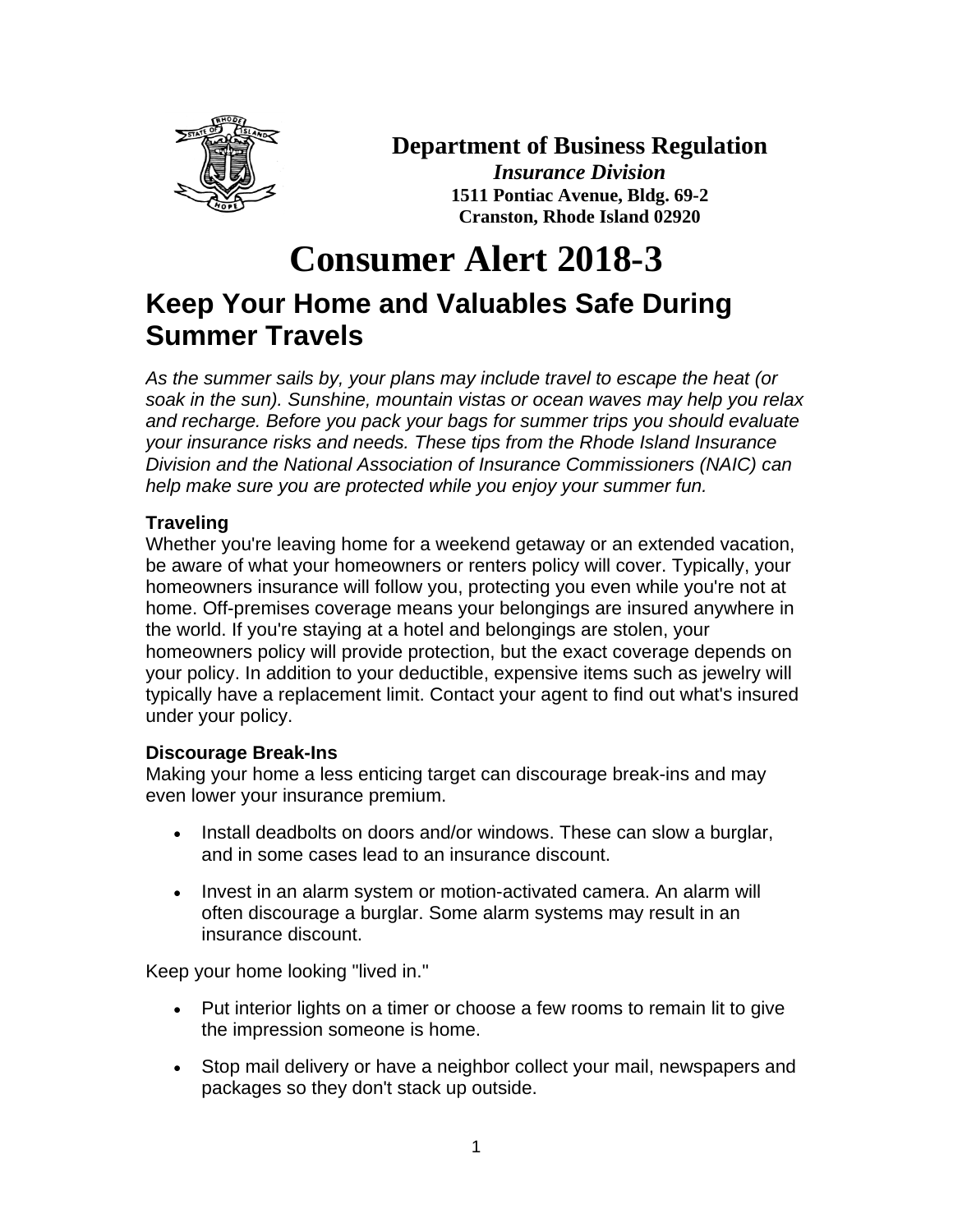- Hire someone to cut the grass if you'll be gone long enough that growth will be noticeable.
- Leave a radio on and turn down your doorbell volume, if possible. Some thieves ring the doorbell or knock to determine if anyone is home. Having a loud radio playing and the doorbell muted plants doubt in an intruder's mind.
- Have a car parked in your driveway. Another way to make a home look lived in is to have cars coming and going from the driveway throughout the day.

Protecting your home's contents is also important. Give a spare key to a neighbor or friend to have access to the home. Avoid the cliché of putting the key under the mat, as thieves often check there. Store important documents and expensive items in a lockbox, a safe, or at another location. Don't keep valuable documents in a personal desk or office where burglars will know to look for them. Stow your computer out of sight to discourage an intruder from trying to hack into your personal accounts.

#### **Wait to Share on Social Media**

Don't announce your trip in advance except to trusted friends. Talking about an upcoming trip in public settings or posting trip photos on social media while you are away lets potential burglars know your home is empty. Wait until you are home to share the trip highlights on social media.

#### **More Information**

If you have questions about your insurance options or about your insurance coverage, contact the Rhode Island Insurance Division at 401-462-9520 or email [dbr.insurance@dbr.ri.gov](mailto:dbr.insurance@dbr.ri.gov) for assistance.

# **About the RI Insurance Division**

The mission of the Rhode Island Insurance Division is to assist, educate and protect Rhode Islanders through the implementation and enforcement of state laws mandating regulation and licensing of the regulated industries while recognizing the need to foster a sound business environment in the state. We are also committed to treating everyone who comes before us fairly, efficiently and with respect. Please visit our website to obtain additional consumer information and alerts issued by the Rhode Island Insurance Division, or you may contact us at 401-462-9520 or email [dbr.insurance@dbr.ri.gov](mailto:dbr.insurance@dbr.ri.gov) for assistance.

# **About the NAIC**

The National Association [of Insurance Commissioners](http://www.naic.org/) (NAIC) is the U.S. standard-setting and regulatory support organization created and governed by the chief insurance regulators from the 50 states, the District of Columbia and five U.S. territories. Through the NAIC, state insurance regulators establish